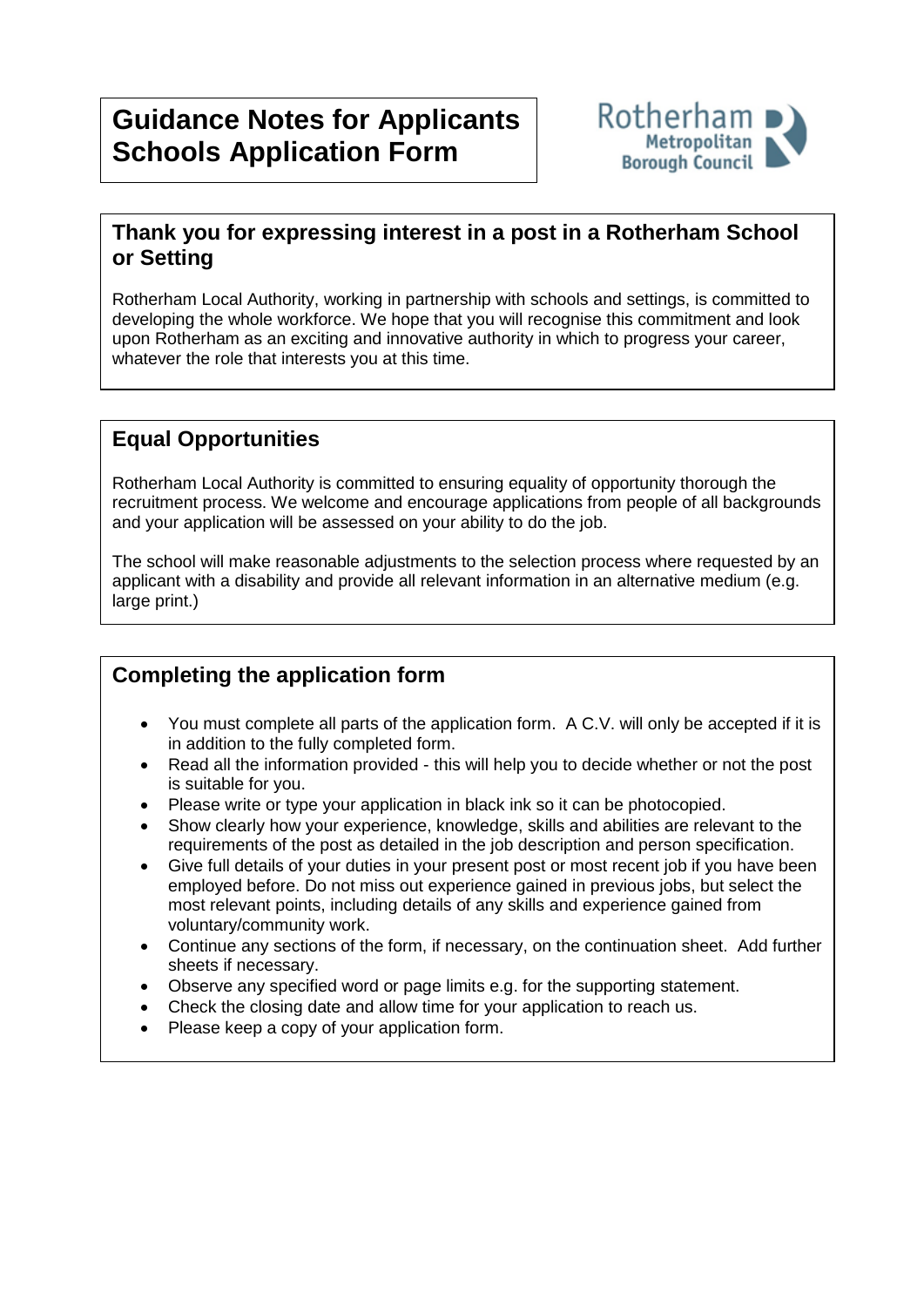# **Returning the application form**

Please follow the instructions for the return of this application form in the advert or job application pack All completed applications should be returned directly to the school or setting unless stated otherwise.

If you are returning the form electronically:

- 1. You can type directly into the form and return it as an email attachment. Any continuation sheets can be attached to the email.
- 2. You will not be able to sign the form. By emailing it to the school or setting, you declare that the information in the form, and your answers to the Rehabilitation of Offenders Act, 1974, are true and accurate. Email is taken as a substitute for your signature.

If you are returning the form by post:

- 1. Complete the form in black ink and ensure it is legible. Attach any continuation sheets to the form ensuring that your name is on these.
- 2. Do not write outside of the lines
- 3. Ensure that you have signed the form.

## **Invitation for Interview**

- If you are invited for interview and require any arrangements or assistance e.g. access to the building, please specify so the school can make any adjustments on the day.
- If you have an enquiry or complaint about the recruitment process, please contact the particular school or setting dealing with you application.
- Please remember to bring to the interview *original* copies of all qualifications, photo identification and proof of address.
- If you have changed your name since you gained any qualifications, please bring marriage or other certificate to confirm your identity.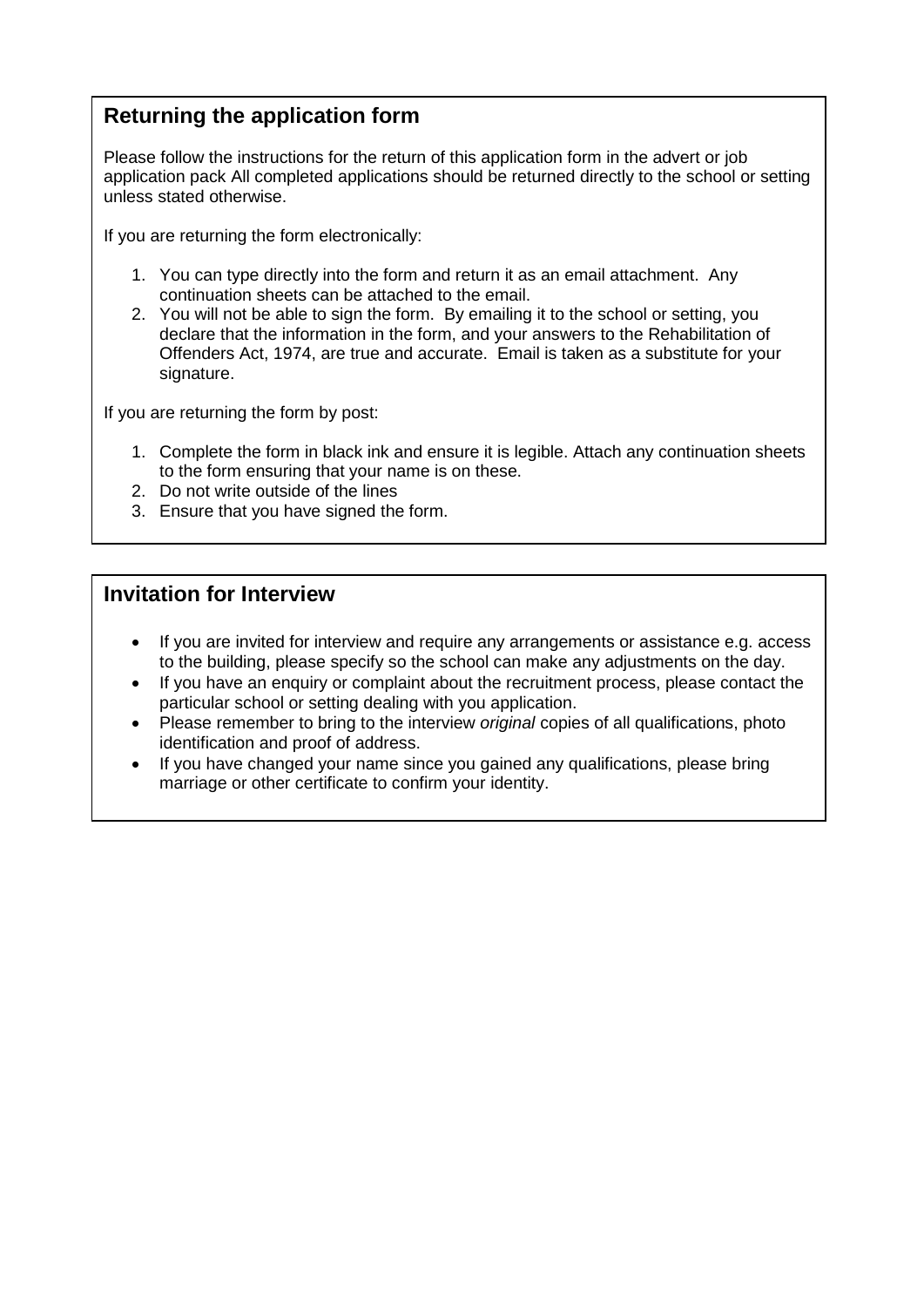# Application for Employment



# **ALL INFORMATION WILL BE TREATED IN THE STRICTEST CONFIDENCE**

Please ensure you read the guidance notes on the cover page before filling in this form.

#### Your application (All fields with \* MUST be completed)

| *Position applied for:                | *Vacancy reference number: |
|---------------------------------------|----------------------------|
| *How did you find out about this job? |                            |
| *Name of school or setting:           |                            |
| *Closing Date:                        |                            |

#### **Personal details** (All fields with \* MUST be completed)

| *Title:<br>$Mr$  <br>Ms<br>Miss  <br><b>Contract</b> | Mrs $\Box$<br>Other (please specify): |           |
|------------------------------------------------------|---------------------------------------|-----------|
| *Forenames:                                          |                                       | *Surname: |
| *Address (for correspondence):                       |                                       |           |
|                                                      |                                       |           |
|                                                      |                                       |           |
| *Postcode:                                           | Email address:                        |           |
| Phone numbers: *Home:                                | Work:                                 | Mobile:   |
| *National Insurance No:                              |                                       |           |

#### **Eligibility to work in the UK** (All fields in this section MUST be completed)

Before you commence working, you MUST provide evidence to demonstrate your right to work in the United Kingdom. If you are appointed to a post you will receive further guidance.

| Are you eligible to work in the UK?                            | Yes: 1                               | No: II |
|----------------------------------------------------------------|--------------------------------------|--------|
| Is this subject to a Work Permit or<br>Visa?                   | Yes: $\vert \vert$ No: $\vert \vert$ |        |
| $\Gamma$ ay Tagahiya Dagta aykızını bu bu bu bu bu bu bu bu bu |                                      |        |

#### **For Teaching Posts only** (Please complete all applicable fields in this section)

| Are you recognised by the DFE as a qualified teacher in this country?                                                | $Yes:$ No: $\vert$ |  |
|----------------------------------------------------------------------------------------------------------------------|--------------------|--|
| DfE Teacher Reference number:                                                                                        | Date awarded QTS:  |  |
| Date of completion of statutory induction (Newly Qualified Teachers) or number of terms towards induction completed: |                    |  |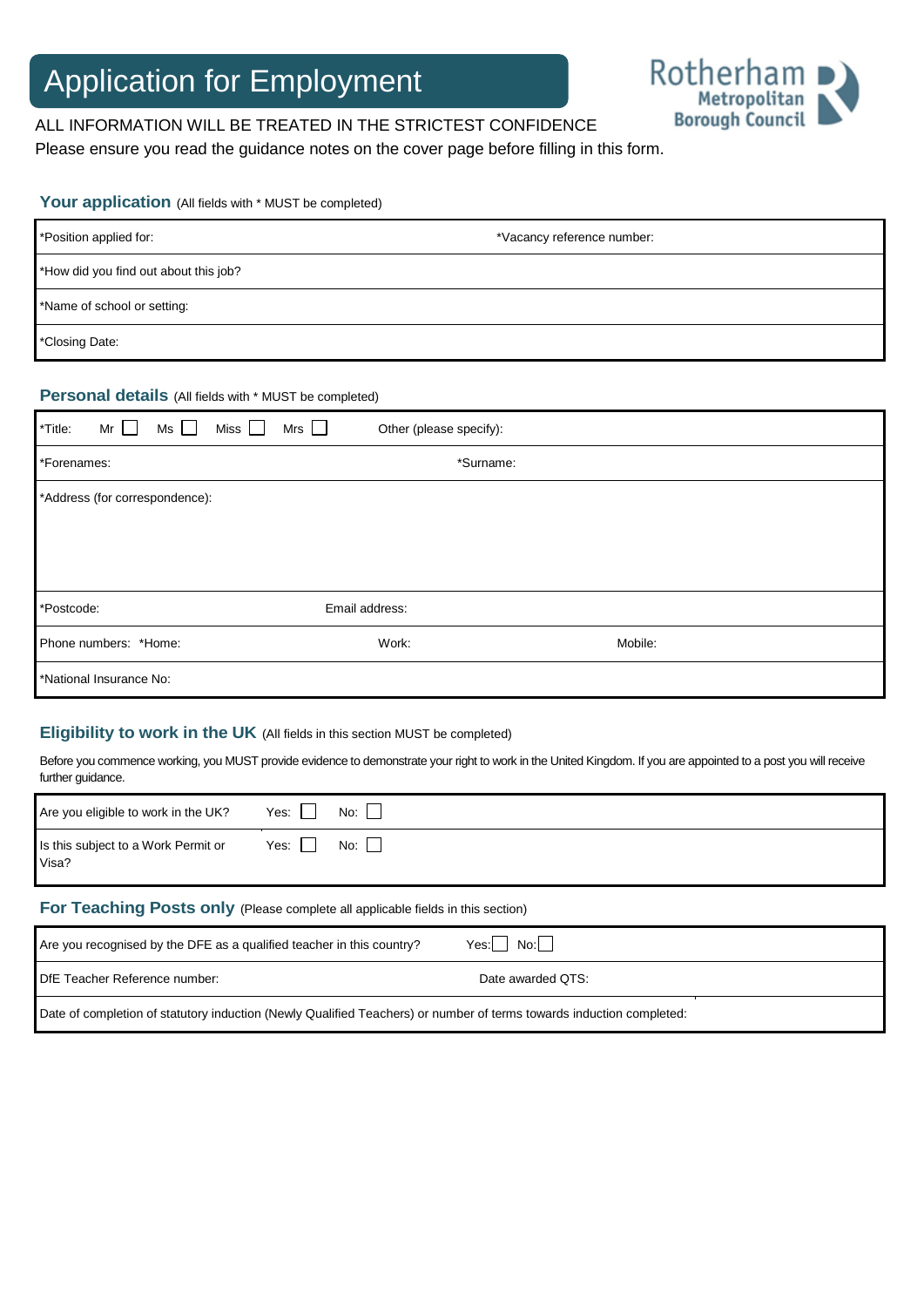#### **EMPLOYMENT HISTORY** (Please complete all fields relevant to your application. Please clarify any gaps in your employment)

#### **Current or most recent employment**

| Employer/School name & address:               |                           |
|-----------------------------------------------|---------------------------|
| Job title:                                    |                           |
| Start date:                                   | End date (if applicable): |
| Point of Scale:                               | Salary:                   |
| Additional allowances (if applicable):        |                           |
| Brief description of duties/responsibilities: |                           |
|                                               |                           |
|                                               |                           |
|                                               |                           |
|                                               |                           |

#### **Other previous employment** (Please use the continuation sheet provided, if necessary). Please list the most recent first.

| Employer/School name & address                  | Dates (from/to) | Job title and brief description of duties<br>(give type of school & number on roll if applicable) | Reason for leaving |
|-------------------------------------------------|-----------------|---------------------------------------------------------------------------------------------------|--------------------|
|                                                 |                 |                                                                                                   |                    |
|                                                 |                 |                                                                                                   |                    |
|                                                 |                 |                                                                                                   |                    |
|                                                 |                 |                                                                                                   |                    |
|                                                 |                 |                                                                                                   |                    |
|                                                 |                 |                                                                                                   |                    |
| Please clarify any gaps in your paid employment |                 |                                                                                                   |                    |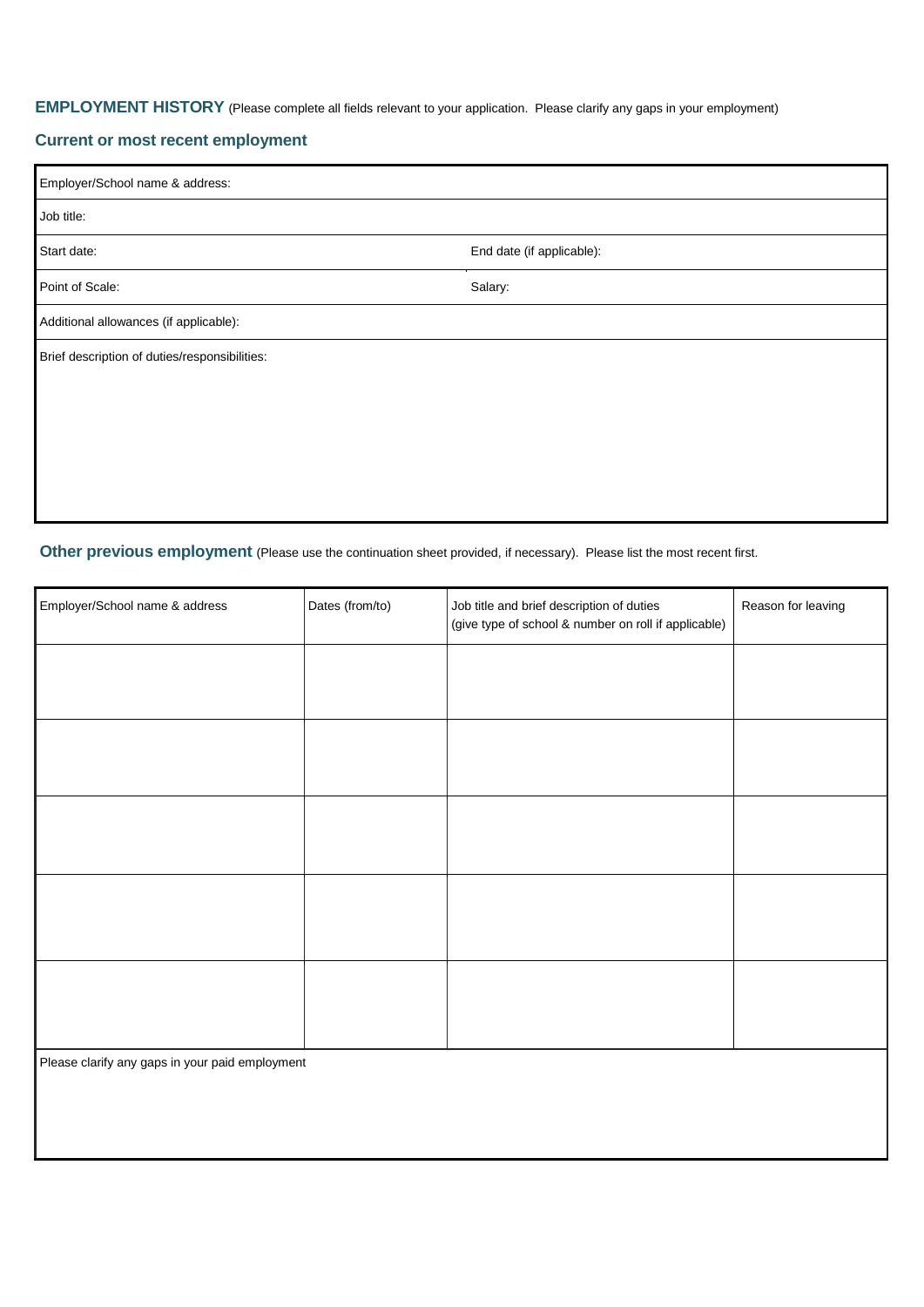**Voluntary work or experience** (Please use the continuation sheet provided, if necessary). Include relevant work experience, voluntary or unpaid work. Please list the most recent first.

| Employer/School name & address | Dates (from/to) | Job title and brief description of duties<br>(give type of school & number on roll if applicable) | Reason for leaving |
|--------------------------------|-----------------|---------------------------------------------------------------------------------------------------|--------------------|
|                                |                 |                                                                                                   |                    |
|                                |                 |                                                                                                   |                    |
|                                |                 |                                                                                                   |                    |
|                                |                 |                                                                                                   |                    |

#### **EDUCATION AND QUALIFICATIONS**

**Secondary School Education** (Please use the continuation sheet provided, if necessary). Please list the most relevant qualifications, most recent first.

| Name of School | Education level and subjects (e.g.<br>GCSE or A level) | Grade | Date achieved |
|----------------|--------------------------------------------------------|-------|---------------|
|                |                                                        |       |               |
|                |                                                        |       |               |
|                |                                                        |       |               |
|                |                                                        |       |               |
|                |                                                        |       |               |
|                |                                                        |       |               |
|                |                                                        |       |               |
|                |                                                        |       |               |
|                |                                                        |       |               |
|                |                                                        |       |               |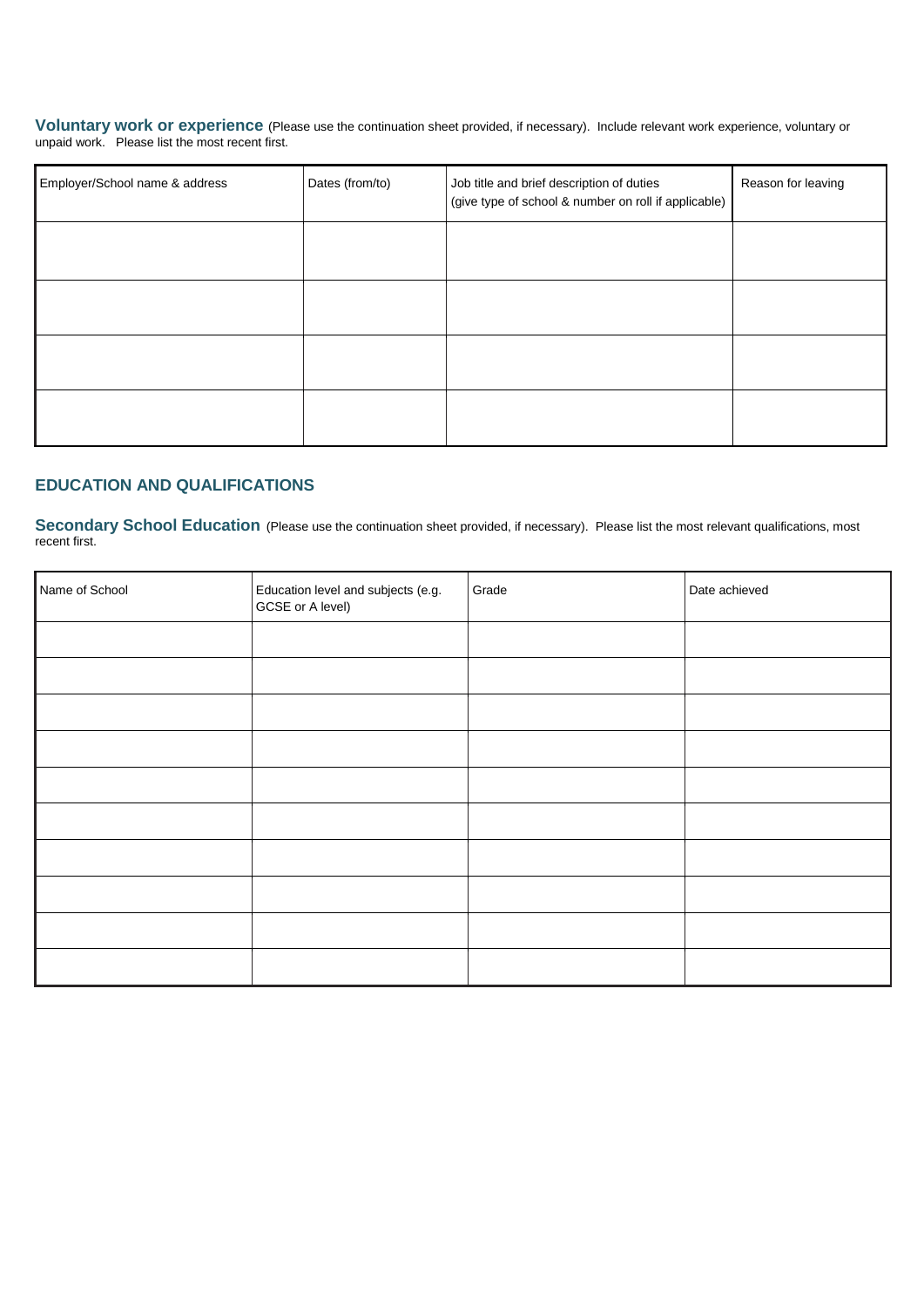#### **Higher and Further Education** (Please use the continuation sheet provided if necessary). Please list the most recent first.

| Name of University /college/<br>institute/awarding body | Examinations passed and<br>education level (e.g. Degree) | Grade | Date started (mm/yy) |
|---------------------------------------------------------|----------------------------------------------------------|-------|----------------------|
|                                                         |                                                          |       |                      |
|                                                         |                                                          |       |                      |
|                                                         |                                                          |       |                      |
|                                                         |                                                          |       |                      |

#### **Relevant Professional Development** (Please use the continuation sheet provided, if necessary)

Please list the most relevant or significant professional development courses attended, or qualifications obtained. Please list the most recent first.

| Course title | College/organisation | Qualification (if appropriate) | Date and length of course |
|--------------|----------------------|--------------------------------|---------------------------|
|              |                      |                                |                           |
|              |                      |                                |                           |
|              |                      |                                |                           |
|              |                      |                                |                           |
|              |                      |                                |                           |
|              |                      |                                |                           |
|              |                      |                                |                           |
|              |                      |                                |                           |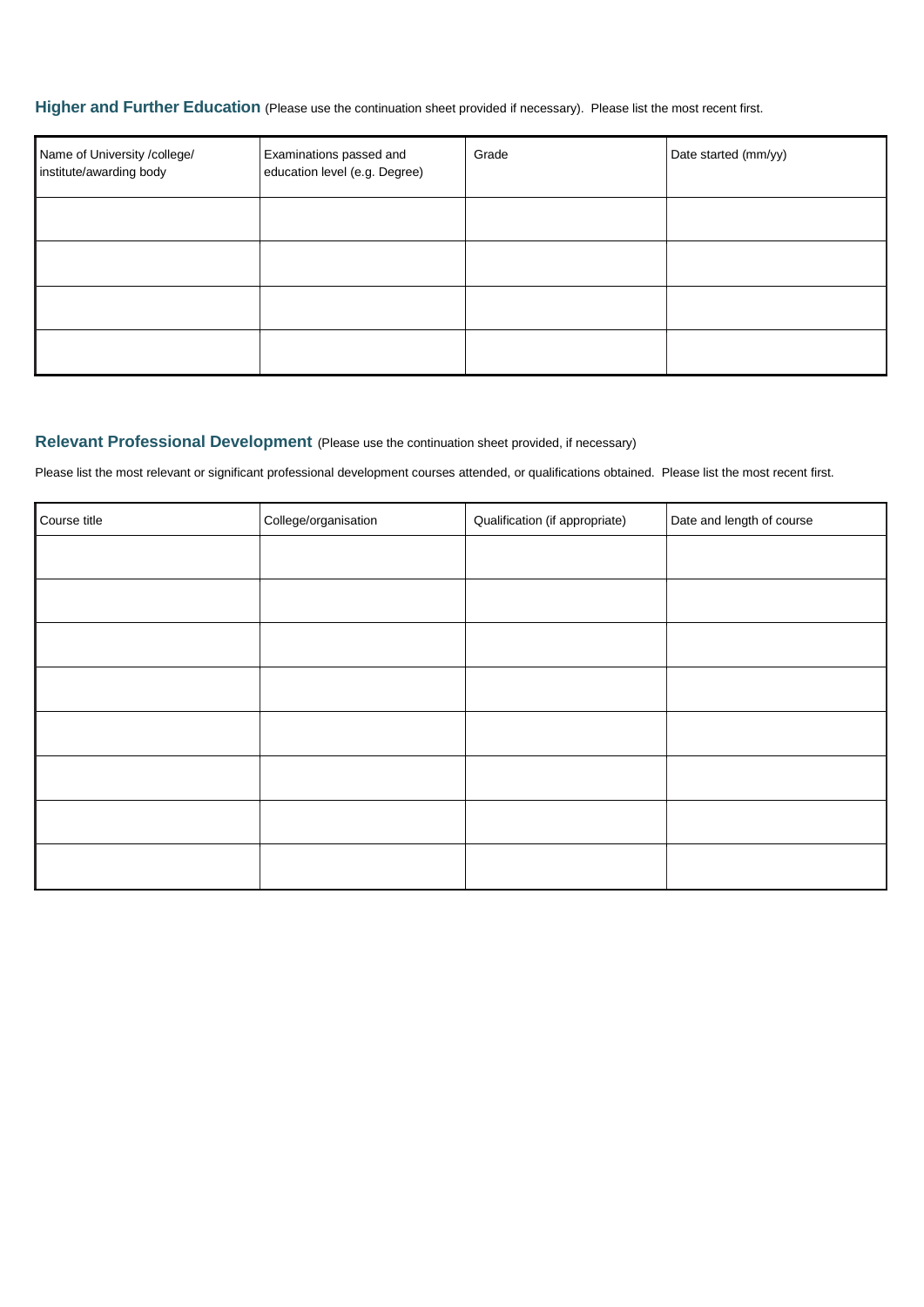#### **Information in Support of your Application** (Please use the continuation sheet provided, if necessary)

Please use the space below to indicate why you are applying for this post, and how you meet the requirements of the job description and person specification. Give supporting examples where appropriate. Include any further information about yourself that you feel is relevant. Please observe any word or page limits for this section detailed in the application pack.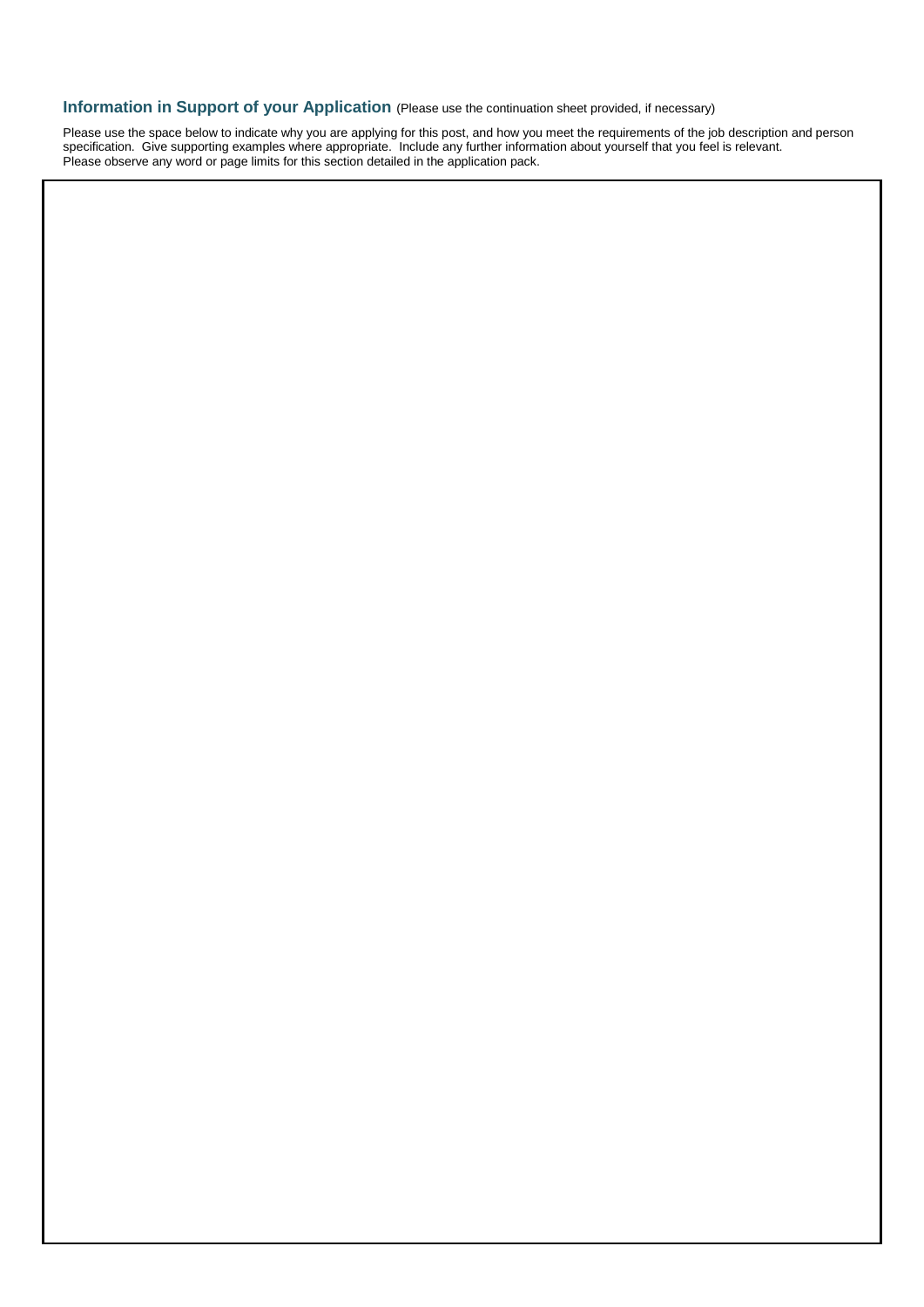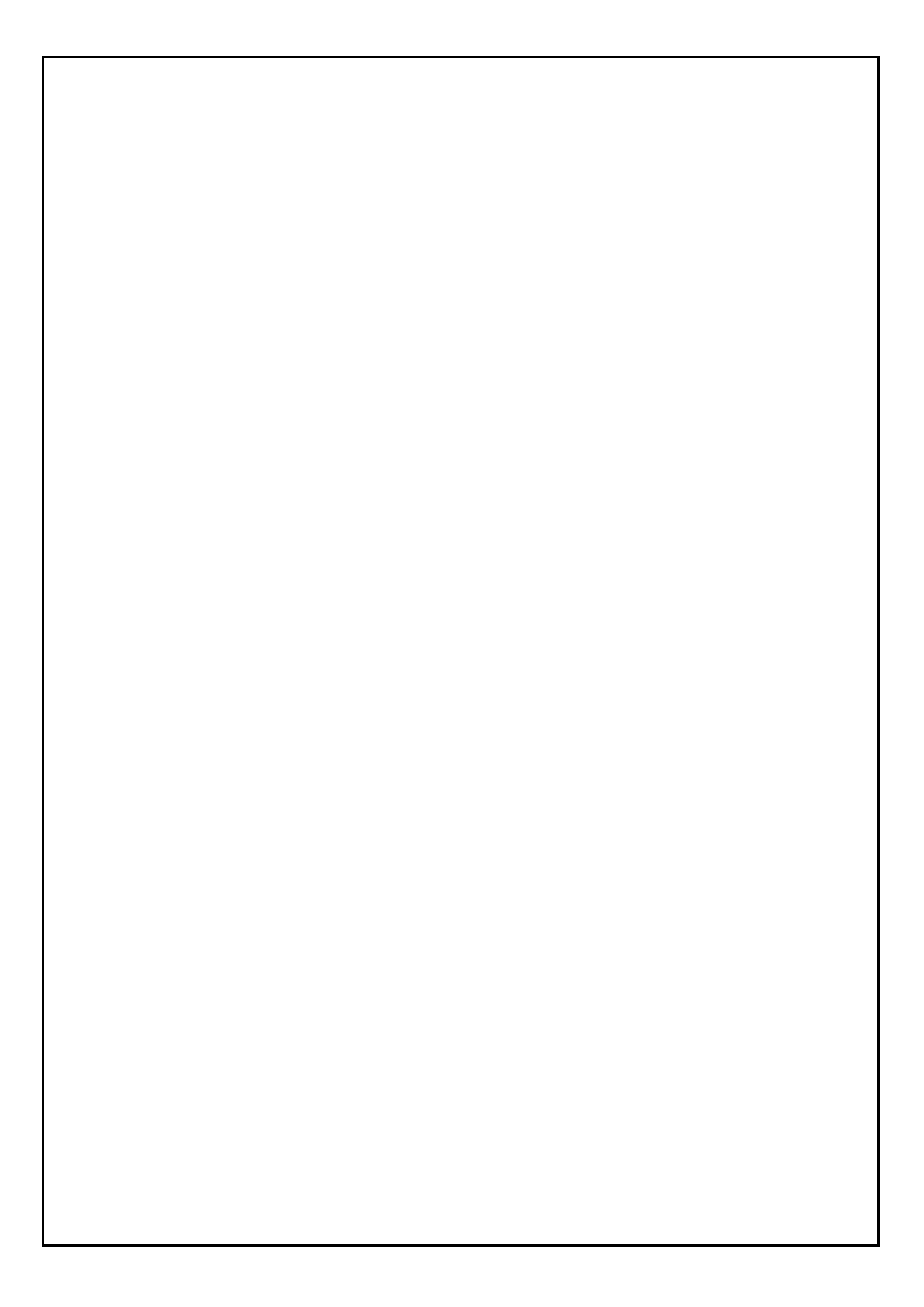#### **References**

Please give the names and addresses of two individuals, not related to you, from whom we may obtain references. If you have worked before or are currently working, one of your referees must be your present or last employer.

\*If you have worked with children in the past but are not currently doing so, you must provide as a third referee details of the person by whom you were most recently employed to work with children.

| Referee 1                                                                                     | Referee 2                                                                                           | Referee 3 (*if applicable)                                                                          |
|-----------------------------------------------------------------------------------------------|-----------------------------------------------------------------------------------------------------|-----------------------------------------------------------------------------------------------------|
| Name:                                                                                         | Name:                                                                                               | Name:                                                                                               |
| Job title:                                                                                    | Job title:                                                                                          | Job title:                                                                                          |
| Address:                                                                                      | Address:                                                                                            | Address:                                                                                            |
|                                                                                               |                                                                                                     |                                                                                                     |
| Postcode:                                                                                     | Postcode:                                                                                           | Postcode:                                                                                           |
| Telephone:                                                                                    | Telephone:                                                                                          | Telephone:                                                                                          |
| Email:                                                                                        | Email:                                                                                              | Email:                                                                                              |
| Type of reference (please indicate):<br>Employer $\Box$<br>Personal $\Box$<br>Academic $\Box$ | Type of reference (please indicate):<br>Academic $\square$<br>Personal $\Box$<br>Employer $\square$ | Type of reference (please indicate):<br>Personal $\square$<br>Academic $\square$<br>Employer $\Box$ |

#### **Rehabilitation of Offenders Act 1974** (All applicants MUST answer all questions in this section)

This post is exempt from the Rehabilitation of Offenders Act 1974, applicants are therefore not entitled to withhold information about convictions, cautions or bind-over orders which for any other purposes are "spent" under the provisions of the Act. Any information given will be completely confidential. Having a criminal record will not necessarily bar you from working with us. This will depend on the nature of the position and the circumstances and background of your offence.

| Signed (see Guidance Notes):                                                                                          | Date: |
|-----------------------------------------------------------------------------------------------------------------------|-------|
| Please note that the successful applicant will be required to provide a DBS at the appropriate level for this post.   |       |
| I confirm that I am not disqualified from working with children or subject to sanctions imposed by a regulatory body. |       |

#### **Further information** (\*We need this information as all disabled applicants who meet the essential shortlisting requirements are guaranteed an interview)

| Do you receive a local government pension?                                                                                                                   | No $\Box$<br>Yes $\Box$                     |
|--------------------------------------------------------------------------------------------------------------------------------------------------------------|---------------------------------------------|
| Do you have a current driving licence?                                                                                                                       | No $\Box$<br>Yes $\Box$                     |
| *Do you consider yourself to be disabled?                                                                                                                    | $No$ $\Box$<br>Yes $\Box$                   |
| Are you related to any Councillor, senior employee of the Council, or governor or<br>head teacher from the school for which you are applying for employment? | $No$ $\Box$<br>Yes II                       |
| If 'Yes', please give details:                                                                                                                               | Name:<br>Relationship to you:<br>Job title: |
| Please give any dates when you are not available for an interview within the next<br>two months:                                                             |                                             |

#### **Declaration** (To be signed by all applicants)

I agree to you storing and using the information I have given in this application form for recruitment purposes. I have read and understood the information contained in this application form. I declare that all information provided in this application form is true and accurate to the best of my knowledge. I understand that if I have made any false or misleading statements, or withheld any relevant information, it may result in disciplinary action including dismissal and possible referral of the Police.

The Council reserves the right Signed to verify any of the data supplied in  $\Box$  and  $\Box$  application.  $\Box$  and  $\Box$ 

Print name: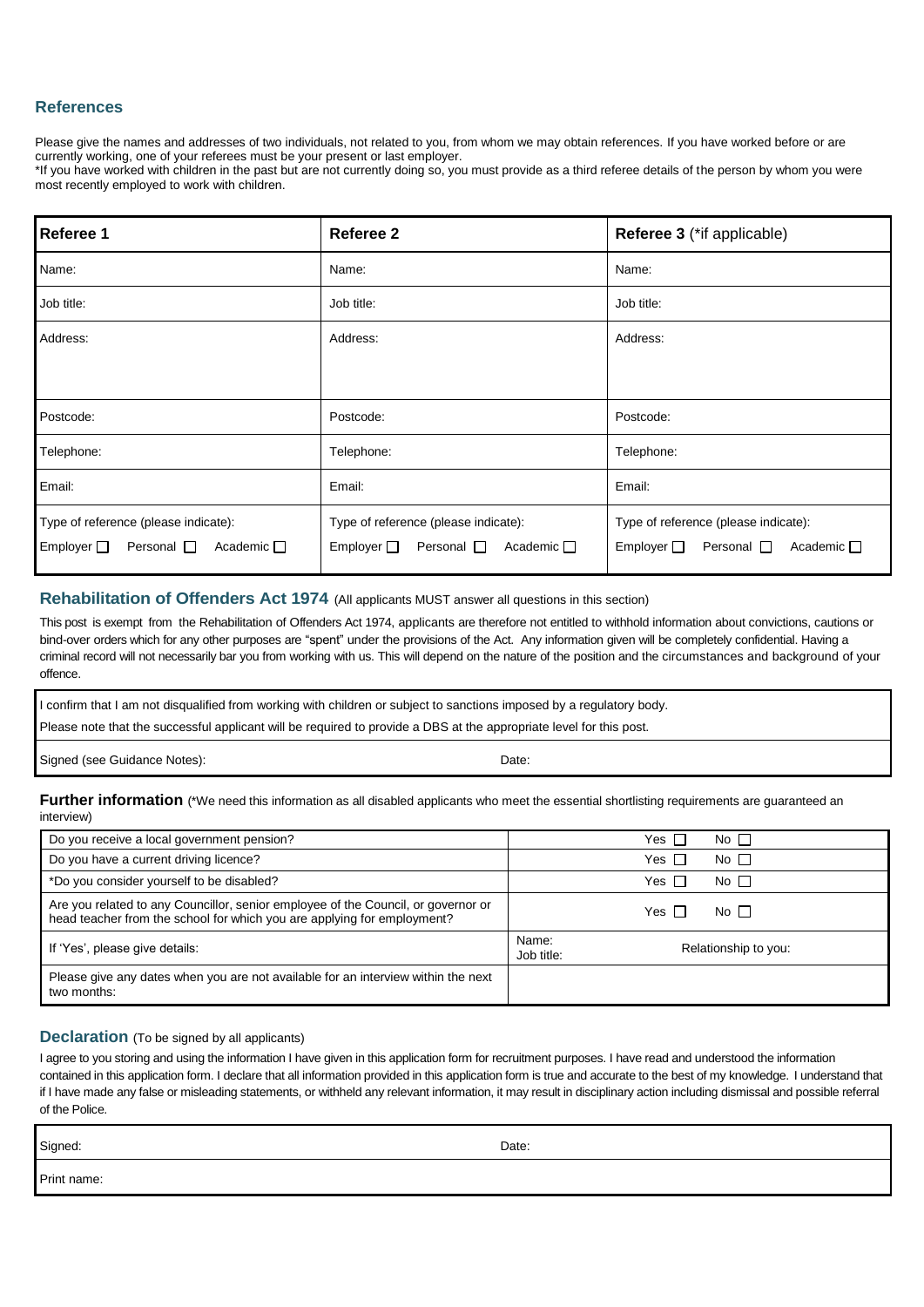#### **Continuation sheet**

If you needed additional space to answer any of the questions above, please use this continuation sheet. If you need more than one page, please either attach additional sheets to your hard copy application form or, if submitting electronically, create a separate continuation document and attach it to the email you send.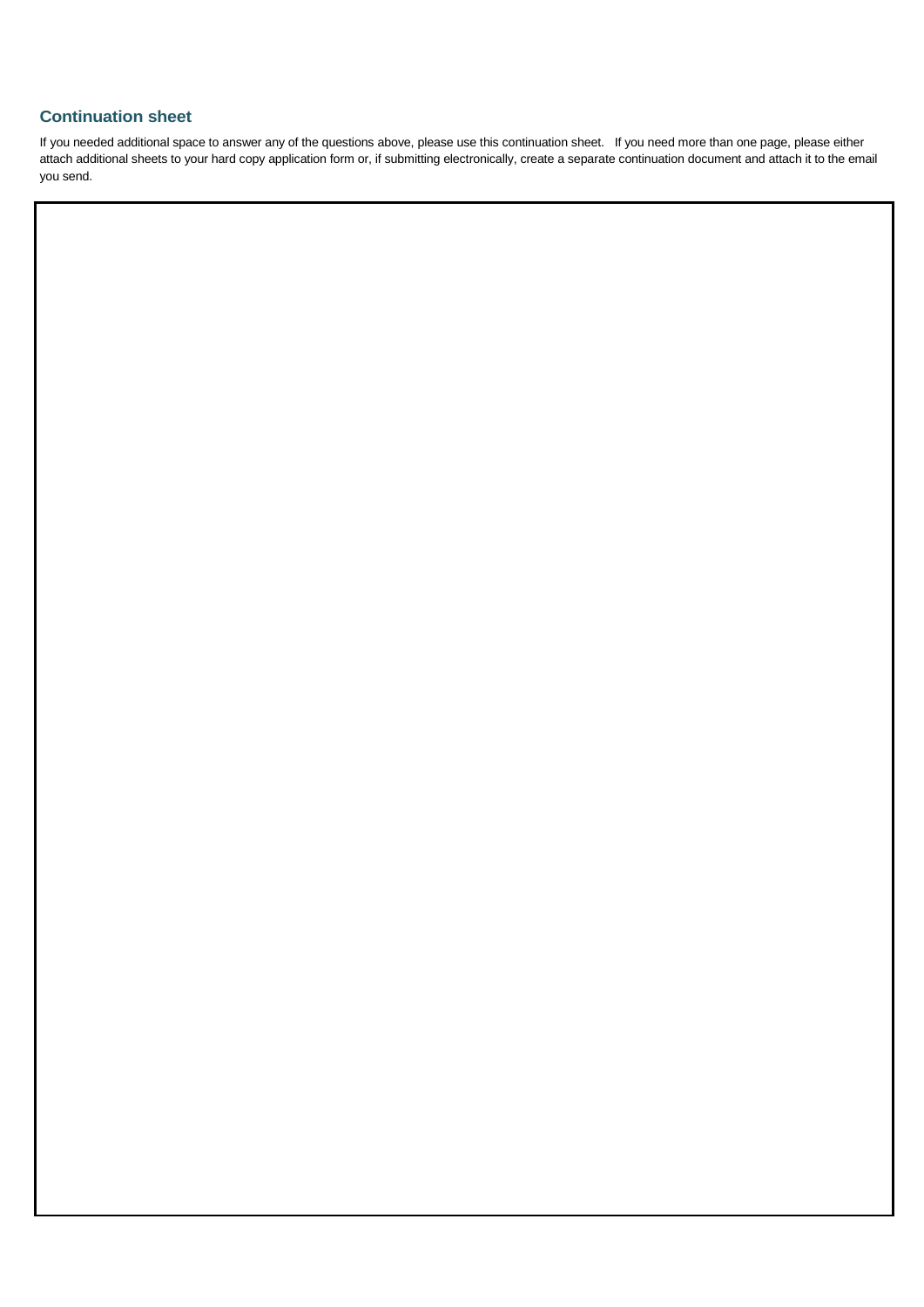# Equal Opportunities Monitoring



## **Strictly Confidential**

We have a legal duty to promote equality. This applies to everything we do both as an employer and provider of services. We also have a duty to ensure that minority groups are not excluded from our recruitment process. We want to make sure that our equal opportunities policy is working and also find out how well our recruitment process works. To help us with this we need to ask you a few questions.

Please note: The Equal Opportunities Monitoring section will be removed prior to shortlisting and will not be used for selection purposes. It is used for monitoring purposes only.

### **Post details**

| Post applied for:                                              |       |                                     |       |                          | Vacancy reference number: |  |  |
|----------------------------------------------------------------|-------|-------------------------------------|-------|--------------------------|---------------------------|--|--|
| <b>Gender</b> (Please tick)                                    |       |                                     |       |                          |                           |  |  |
| Male                                                           |       | Female                              |       | Do not wish to disclose  |                           |  |  |
| Age group (Please tick)                                        |       |                                     |       |                          |                           |  |  |
| $16 - 24$                                                      | 25-39 | 40-49                               | 50-64 | $65+$                    | Do not wish to disclose   |  |  |
| <b>Disability</b> (please tick)                                |       |                                     |       |                          |                           |  |  |
| Do you consider yourself to have a disability?                 |       |                                     | Yes:  | No:                      | Do not wish to disclose:  |  |  |
| If yes, which of the following best describes your disability: |       |                                     |       |                          |                           |  |  |
| Autistic spectrum                                              |       | Physical impairment:                |       |                          |                           |  |  |
| Long-standing illness                                          |       | Other developmental condition:      |       |                          |                           |  |  |
| Mental health condition:                                       |       | Other physical or mental conditions |       |                          |                           |  |  |
| Learning difficulties:                                         |       | (please specify):                   |       |                          |                           |  |  |
| <b>Religion/belief</b> (please tick)                           |       |                                     |       |                          |                           |  |  |
| Catholic:                                                      |       | Hindu:                              |       | Jain:                    |                           |  |  |
| Church of England:                                             |       | Buddhist:                           |       | No religion:             |                           |  |  |
| Jewish:                                                        |       | Muslim:                             |       | Other:                   |                           |  |  |
| Orthodox Jewish/Charedi:                                       |       | Sikh:                               |       | Please specify:          |                           |  |  |
| Do not wish to disclose:                                       |       |                                     |       |                          |                           |  |  |
| <b>Carer responsibilities (please tick)</b>                    |       |                                     |       |                          |                           |  |  |
| Do you have a carer responsibility for anyone?                 |       | No:<br>Yes: L_                      |       | Do not wish to disclose: |                           |  |  |